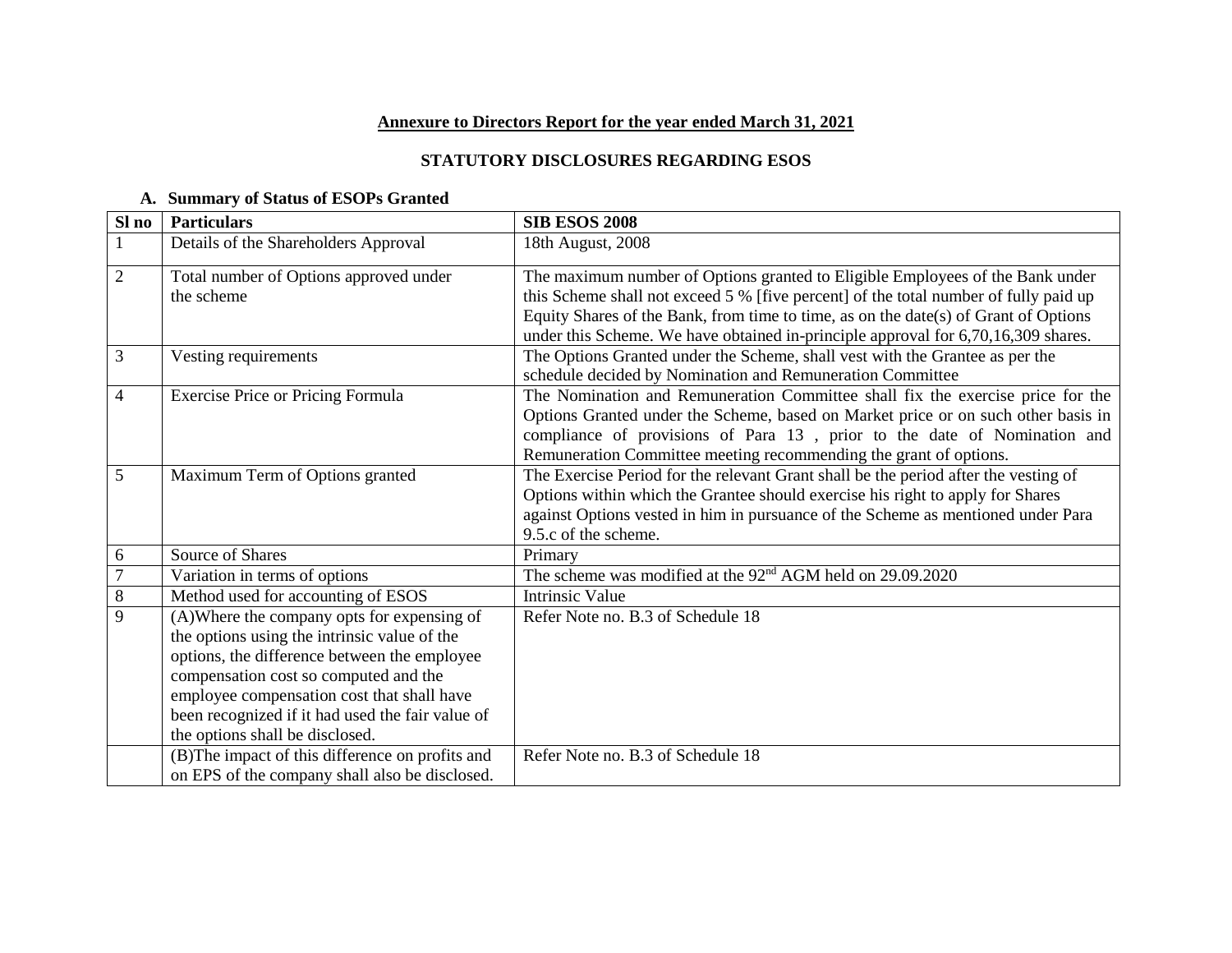## **B. Option Movement during the year 2020-2021**

| <b>Particulars</b>                                                                               | <b>Tranche 7</b><br><b>Exercise Price per</b><br>option Rs. 21.65 | <b>Tranche 8</b><br><b>Exercise Price per</b><br>option Rs. 18.72 | <b>Tranche 10</b><br><b>Exercise Price per</b><br>option Rs. 7.25 |
|--------------------------------------------------------------------------------------------------|-------------------------------------------------------------------|-------------------------------------------------------------------|-------------------------------------------------------------------|
| Number of options outstanding at the beginning of the Year                                       | 600                                                               | 2596430                                                           |                                                                   |
| Number of Options Granted during the Year                                                        | 0                                                                 |                                                                   | 150000                                                            |
| Number of options forfeited / lapsed during the year                                             | 600                                                               | 799411                                                            | 150000                                                            |
| Number of options vested during the year                                                         | 0                                                                 | 769537                                                            |                                                                   |
| Number of options exercised during the year                                                      | $\theta$                                                          |                                                                   |                                                                   |
| Number of shares arising as a result of exercise of options                                      | 0                                                                 | 0                                                                 |                                                                   |
| Money realized by exercise of options (INR), if scheme is<br>implemented directly by the company | 0                                                                 |                                                                   | $\Omega$                                                          |
| Loan repaid by the Trust during the year from exercise price<br>received                         | N.A                                                               | N.A                                                               | N.A                                                               |
| Number of options outstanding at the end of the year                                             | $\Omega$                                                          | 1797019                                                           |                                                                   |
| Number of options exercisable at the end of the year                                             | $\theta$                                                          | 1797019                                                           |                                                                   |

# **C. The Weighted Average Market Price of Options Exercised during the Year: NA**

## **D. Weighted Average Exercise Price of Options Granted during 2020-21 whose**

| $\vert$ a $\vert$ Exercise price equals market price (Rs.)  | N <sub>i</sub> |
|-------------------------------------------------------------|----------------|
| $\vert b \vert$ Exercise price is greater than market price | N <sub>i</sub> |
| Exercise price is less than market price                    | N <sub>i</sub> |

### **E. Weighted Average Fair Value of Options Granted during 2020-21 whose**

| $ a $ Exercise price equals market price (Rs.)              | Nil |
|-------------------------------------------------------------|-----|
| $\vert b \vert$ Exercise price is greater than market price | Nil |
| $\vert c \vert$ Exercise price is less than market price    | Nil |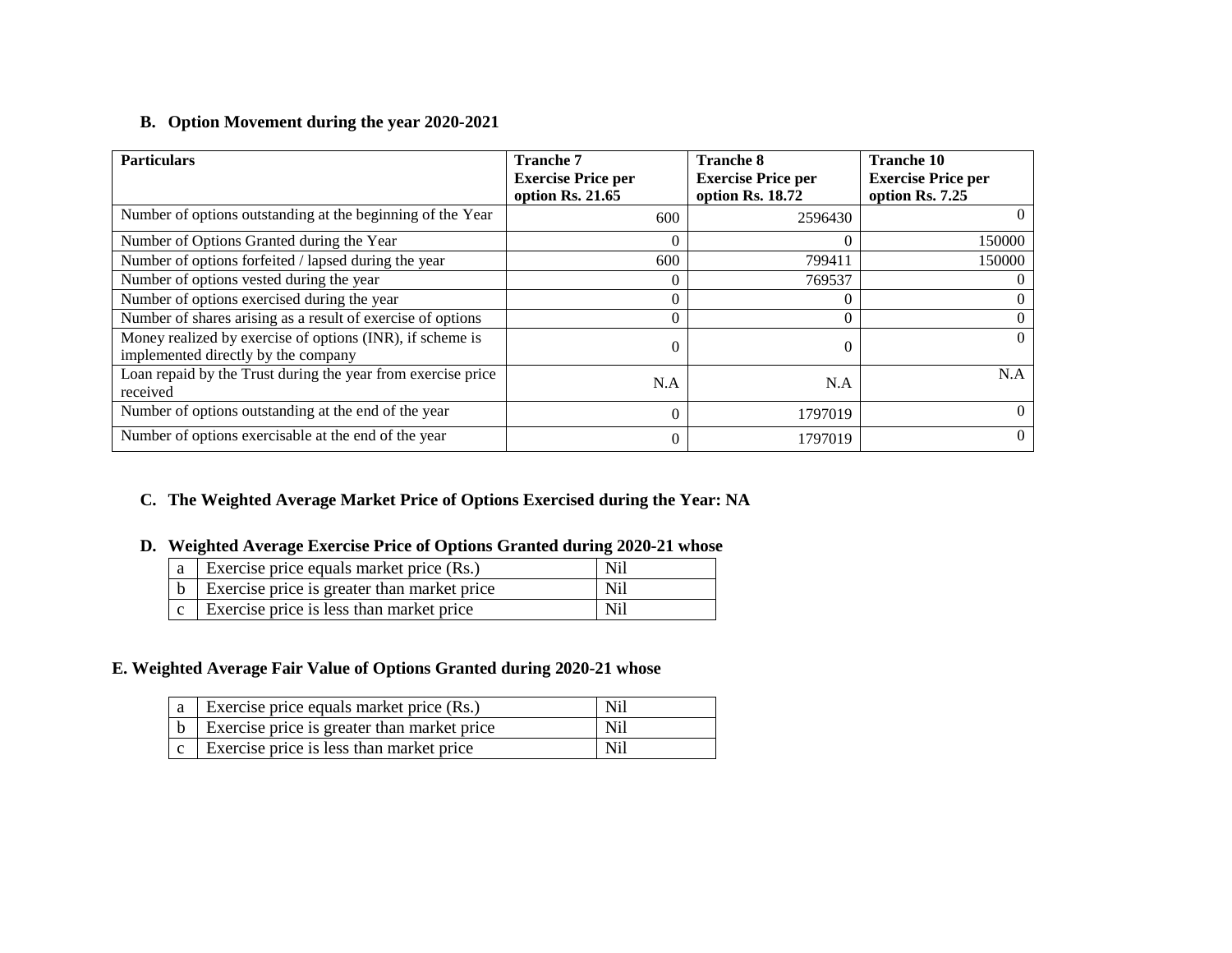#### **F. Employee-wise details of options granted during the financial year 2020-21 to:**

(i) Senior managerial personnel –Sri.V G Mathew, former MD&CEO has been granted 1,50,000 options @ Rs.7.25 per option. However the RBI has not considered the same favorably.

(ii) Employees who were granted, during any one year, options amounting to 5% or more of the options granted during the year – None.

(iii) Identified employees who were granted option, during any one year equal to or exceeding 1% of the issued capital (excluding outstanding warrants and conversions) of the company at the time of grant. - None

### **G. Method and Assumptions used to estimate the fair value of options granted during the year: N.A**

Sri.V G Mathew, former MD&CEO has been granted 1,50,000 options @ Rs.7.25 per options. However, the RBI has not considered the same favorably.

The Securities Exchange Board of India (SEBI) has prescribed two methods to account for stock grants; (i) the intrinsic value method; (ii) the fair value method. The Bank adopts the intrinsic value method to account for the stock options it grants to the employees. Intrinsic value is the amount by which the quoted market price of the underlying share exceeds the exercise price of the option: The fair value of the options is estimated on the date of grant using Black Scholes options pricing model with following inputs/assumptions:

| <b>Tranches</b>                                                                                  | <b>Particulars</b> |
|--------------------------------------------------------------------------------------------------|--------------------|
| Exercise Price per share (Rs)                                                                    |                    |
| Weighted Average Share Price per share (Rs)                                                      |                    |
| Expected Volatility (%)                                                                          |                    |
| Historical Volatility (%)                                                                        |                    |
| Life of the options granted (Vesting and Exercise period in years)                               |                    |
| Average Risk Free Interest rate (%)                                                              |                    |
| Expected Dividend Yield (%)                                                                      | N.A                |
| Price of underlying share in the market at the time of grant of option (Rs.)                     |                    |
| The method used and the assumptions made to incorporate the effects of expected early exercise.  |                    |
| How expected volatility was determined, including an explanation of the extent to which expected |                    |
| volatility was based on historical volatility.                                                   |                    |
| Whether and how any other features of the option grant were incorporated into the measurement of |                    |
| fair value, such as a market condition.                                                          |                    |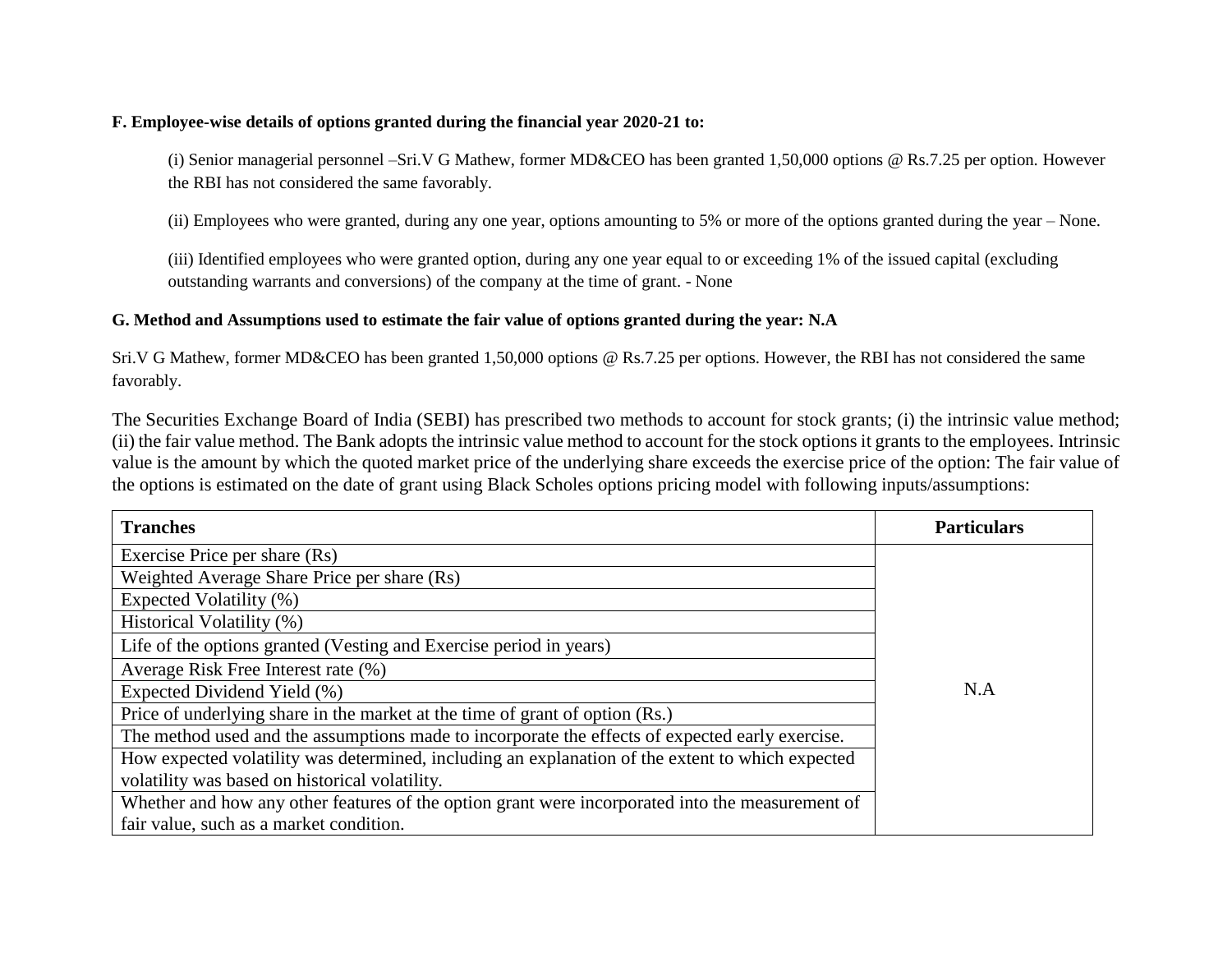## **H. Assumptions**

Stock Price: Closing price on National Stock Exchange on the previous date of NRC meeting.

Volatility: The historical volatility over the expected life has been considered to calculate the fair value.

Risk-free Rate of Return: The risk-free interest rate being considered for the calculation is the interest rate applicablefor a maturity equal to the expected life of the options based on the FIMMDA/FBIL par yield curve for GovernmentSecurities.

Exercise Price: Exercise Price of each specific grant has been considered.

Time to Maturity: Time to Maturity / Expected Life of options is the period for which the Bank expects the optionsto be live.

Expected Divided Yield: Expected dividend yield has been calculated as dividend yields for the financialyear preceding the date of the grant.

**I. Disclosure in terms of Guidance note on accounting for employee share-based payments' issued by ICAI or any other relevant accounting standards as prescribed from time to time.**

Refer Note no. B.3 of Schedule 18

**J. Diluted EPS on issue of shares pursuant to all the schemes covered under the regulations shall be disclosed in accordance with 'Accounting Standard 20 - Earnings Per Share' issued by ICAI or any other relevant accounting standards as prescribed from time to time.** 

Refer Note no. B.3 of Schedule 18

#### **Other details are as under: -**

| Money realized by exercise of options          | Rs. 42,74,54,572.64                                                                |  |
|------------------------------------------------|------------------------------------------------------------------------------------|--|
| Pricing Formula:                               | a) At a discount of 10% on closing market price on Stock Exchange with the highest |  |
| a) for Tranche 1, Tranche 2, Tranche 3 Tranche | trading volume on the immediately preceding trading day of the dates of grant.     |  |
| 5, Tranche 6, Tranche 7& Tranche 9             |                                                                                    |  |
|                                                | b) At a discount of 45% on closing market price on Stock Exchange with the highest |  |
| b) Tranche 4                                   | trading volume on the immediately preceding trading day of the date of grant.      |  |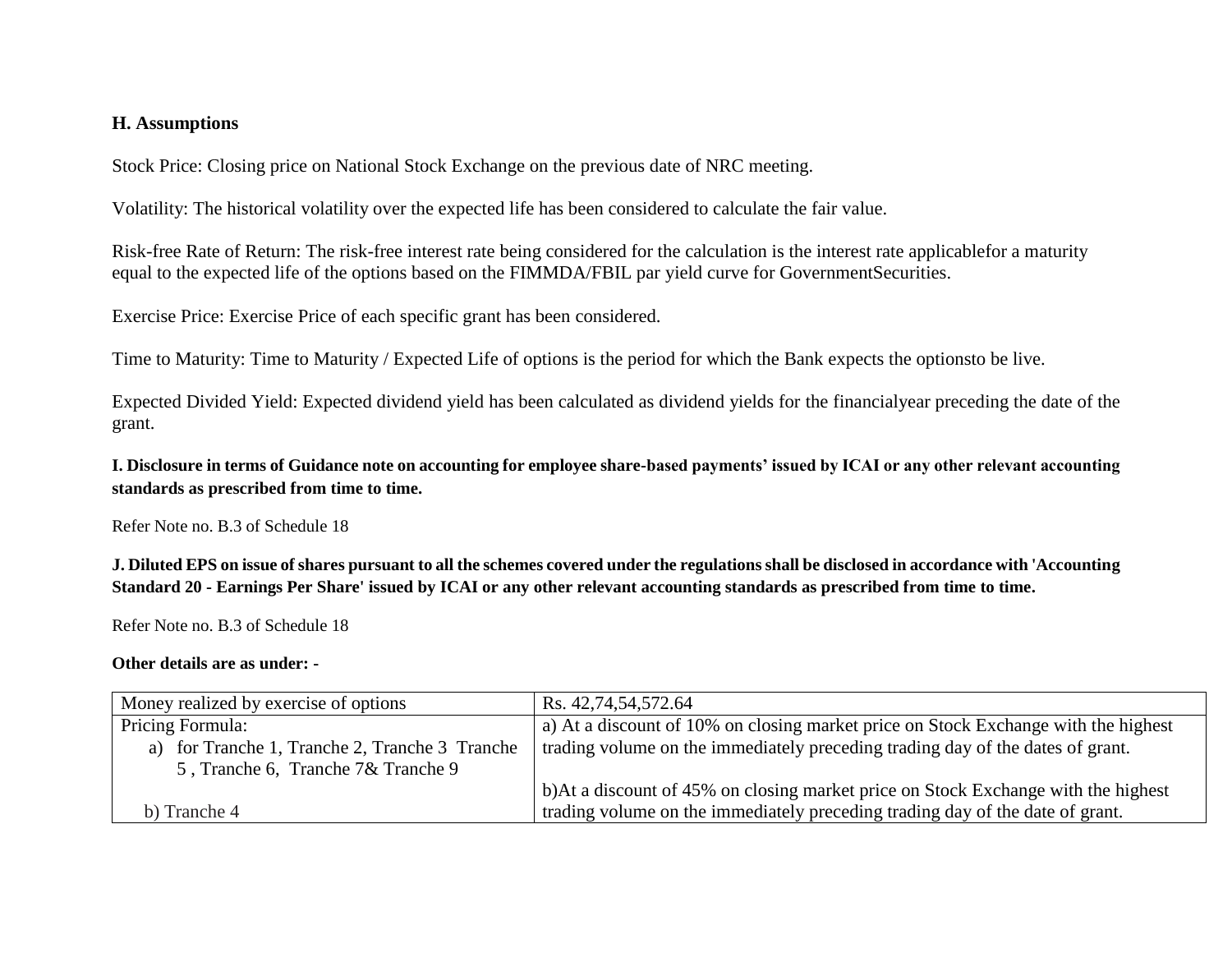| c) Tranche 8                                | c)At a discount of 40.67% on closing market price on Stock Exchange with the highest                                   |                |                      |                    |                             |
|---------------------------------------------|------------------------------------------------------------------------------------------------------------------------|----------------|----------------------|--------------------|-----------------------------|
|                                             | trading volume on the immediately preceding trading day of the date of grant.                                          |                |                      |                    |                             |
| d) Tranche 10                               | d) At closing market price on Stock Exchange with the highest trading volume on the                                    |                |                      |                    |                             |
|                                             |                                                                                                                        |                |                      |                    |                             |
| Details of options granted to KMPs & Senior | immediately preceding trading day of the date of grant.<br>Details of options granted<br><b>Options</b><br><b>Name</b> |                |                      |                    |                             |
| <b>Managerial Personnel</b>                 |                                                                                                                        | <b>Granted</b> | <b>Tranche &amp;</b> | Tranche &          | Tranche &                   |
|                                             |                                                                                                                        |                | <b>Price</b>         | <b>Price</b>       | <b>Price</b>                |
|                                             | Mr Mathew V G                                                                                                          | 1,33,333       | 1,00,000 shares      | 33,333 shares in   |                             |
|                                             | (former MD & CEO)*                                                                                                     |                | in Tranche 7 @       | Tranche 8@         |                             |
|                                             |                                                                                                                        |                | Rs.21.65             | Rs.18.72           |                             |
|                                             | Mr Thomas Joseph K,                                                                                                    | 88417          | 36,000 shares in     | $42,500$ shares in | 9,917 shares in             |
|                                             | <b>EVP</b>                                                                                                             |                | Tranche 1 @          | Tranche 6 @        | Tranche 8 @                 |
|                                             |                                                                                                                        |                | Rs.12.93             | Rs.18.72           | Rs.18.72                    |
|                                             | Mr Raphael T. J, CGM                                                                                                   | 82417          | 30,000shares in      | $42,500$ shares in | 9,917 shares in             |
|                                             | & CIO                                                                                                                  |                | Tranche 1 @          | Tranche 6 @        | Tranche 8 @                 |
|                                             |                                                                                                                        |                | Rs.12.93             | Rs.18.72           | Rs.18.72                    |
|                                             | Mr. Anto George T,                                                                                                     | 48383          | 12,000shares in      | $29,500$ shares in | 6883 shares in              |
|                                             | SGM-Head-HR&Admin                                                                                                      |                | Tranche 1 @          | Tranche 6 @        | Tranche 8 @                 |
|                                             |                                                                                                                        |                | Rs.12.93             | Rs.18.72           | Rs.18.72                    |
|                                             | Mr. Reddy N J, SGM                                                                                                     | 60083          | $20,000$ shares in   | 32,500 shares in   | 7583 shares in              |
|                                             | Recovery                                                                                                               |                | Tranche 1 @          | Tranche 6 @        | Tranche 8 @                 |
|                                             |                                                                                                                        |                | Rs.12.93             | Rs.18.72           | Rs.18.72                    |
|                                             | Ms. Chithra H, General                                                                                                 | 34200          | $12,000$ shares in   | 18,000 shares in   | $4,200$ shares in           |
|                                             | Manager & CFO                                                                                                          |                | Tranche 1 @          | Tranche 6 @        | Tranche 8 @                 |
|                                             |                                                                                                                        |                | Rs.12.93             | Rs.18.72           | Rs.18.72                    |
|                                             | Mr. Joby M.C, JGM-                                                                                                     | 42167          | $17,500$ shares in   | $20,000$ shares in | $\overline{4667}$ shares in |
|                                             | Head Ins&Vig.                                                                                                          |                | Tranche 1 @          | Tranche 6 @        | Tranche 8 @                 |
|                                             |                                                                                                                        |                | Rs.12.93             | Rs.18.72           | Rs.18.72                    |
|                                             | Mr. Jimmy Mathew,                                                                                                      | 15833          | 3,500 shares in      | $10,000$ shares in | 2,333 shares in             |
|                                             | Joint General Manager                                                                                                  |                | Tranche 3 @          | Tranche 6 @        | Tranche 8 @                 |
|                                             | & Company                                                                                                              |                | Rs.24.12             | Rs.18.72           | Rs.18.72                    |
|                                             | Secretary                                                                                                              |                |                      |                    |                             |
|                                             | Mr. Biju Punnachalil,                                                                                                  | 32400          | $12,000$ shares in   | 18,000 shares in   | 4,200 shares in             |
|                                             | Joint General Manager                                                                                                  |                | Tranche 1 @          | Tranche 6 @        | Tranche 8 @                 |
|                                             | & CRO                                                                                                                  |                | Rs.12.93             | Rs.18.72           | Rs.18.72                    |
|                                             | Mr. Sibi PM, Deputy                                                                                                    | 32400          | 12,000 shares in     | 18,000 shares in   | 4,200 shares in             |
|                                             | General                                                                                                                |                | Tranche 1 @          | Tranche 6 @        | Tranche 8 @                 |
|                                             | Manager & CCO                                                                                                          |                | Rs.12.93             | Rs.18.72           | Rs.18.72                    |